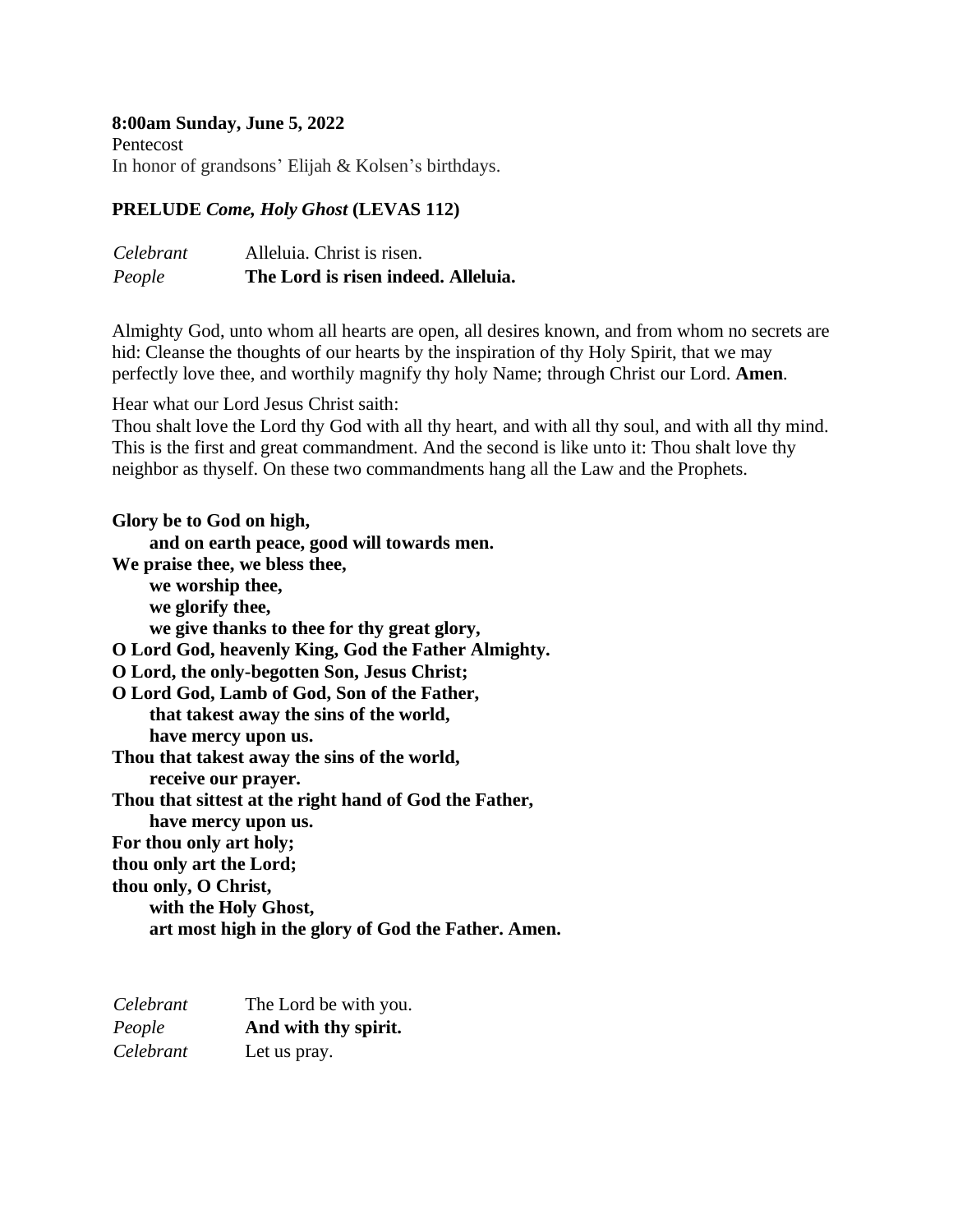O God, who on this day didst teach the hearts of thy faithful people by sending to them the light of thy Holy Spirit: Grant us by the same Spirit to have a right judgment in all things, and evermore to rejoice in his holy comfort; through the merits of Christ Jesus our Savior, who liveth and reigneth with thee, in the unity of the same Spirit, one God, world without end. **Amen**.

# **The Lessons**

## **READING: Acts 2:1-21**

A Reading from the Acts of the Apostles.

<sup>1</sup>When the day of Pentecost had come, they were all together in one place. <sup>2</sup>And suddenly from heaven there came a sound like the rush of a violent wind, and it filled the entire house where they were sitting. 3Divided tongues, as of fire, appeared among them, and a tongue rested on each of them. 4All of them were filled with the Holy Spirit and began to speak in other languages, as the Spirit gave them ability.

<sup>5</sup>Now there were devout Jews from every nation under heaven living in Jerusalem. <sup>6</sup>And at this sound the crowd gathered and was bewildered, because each one heard them speaking in the native language of each. 7Amazed and astonished, they asked, "Are not all these who are speaking Galileans? <sup>8</sup>And how is it that we hear, each of us, in our own native language? <sup>9</sup>Parthians, Medes, Elamites, and residents of Mesopotamia, Judea and Cappadocia, Pontus and Asia, 10Phrygia and Pamphylia, Egypt and the parts of Libya belonging to Cyrene, and visitors from Rome, both Jews and proselytes, 11Cretans and Arabs — in our own languages we hear them speaking about God's deeds of power." 12All were amazed and perplexed, saying to one another, "What does this mean?" <sup>13</sup>But others sneered and said, "They are filled with new wine." <sup>14</sup>But Peter, standing with the eleven, raised his voice and addressed them, "Men of Judea and all who live in Jerusalem, let this be known to you, and listen to what I say. <sup>15</sup>Indeed, these are not drunk, as you suppose, for it is only nine o'clock in the morning. 16No, this is what was spoken through the prophet Joel:

<sup>17'</sup>In the last days it will be, God declares,

that I will pour out my Spirit upon all flesh,

and your sons and your daughters shall prophesy,

and your young men shall see visions,

and your old men shall dream dreams.

<sup>18</sup>Even upon my slaves, both men and women,

in those days I will pour out my Spirit;and they shall prophesy.

<sup>19</sup>And I will show portents in the heaven above

and signs on the earth below,blood, and fire, and smoky mist.

<sup>20</sup>The sun shall be turned to darkness

and the moon to blood,before the coming of the Lord's great and glorious day.

<sup>21</sup>Then everyone who calls on the name of the Lord shall be saved.'

*Reader* The Word of the Lord. *People* **Thanks be to God.**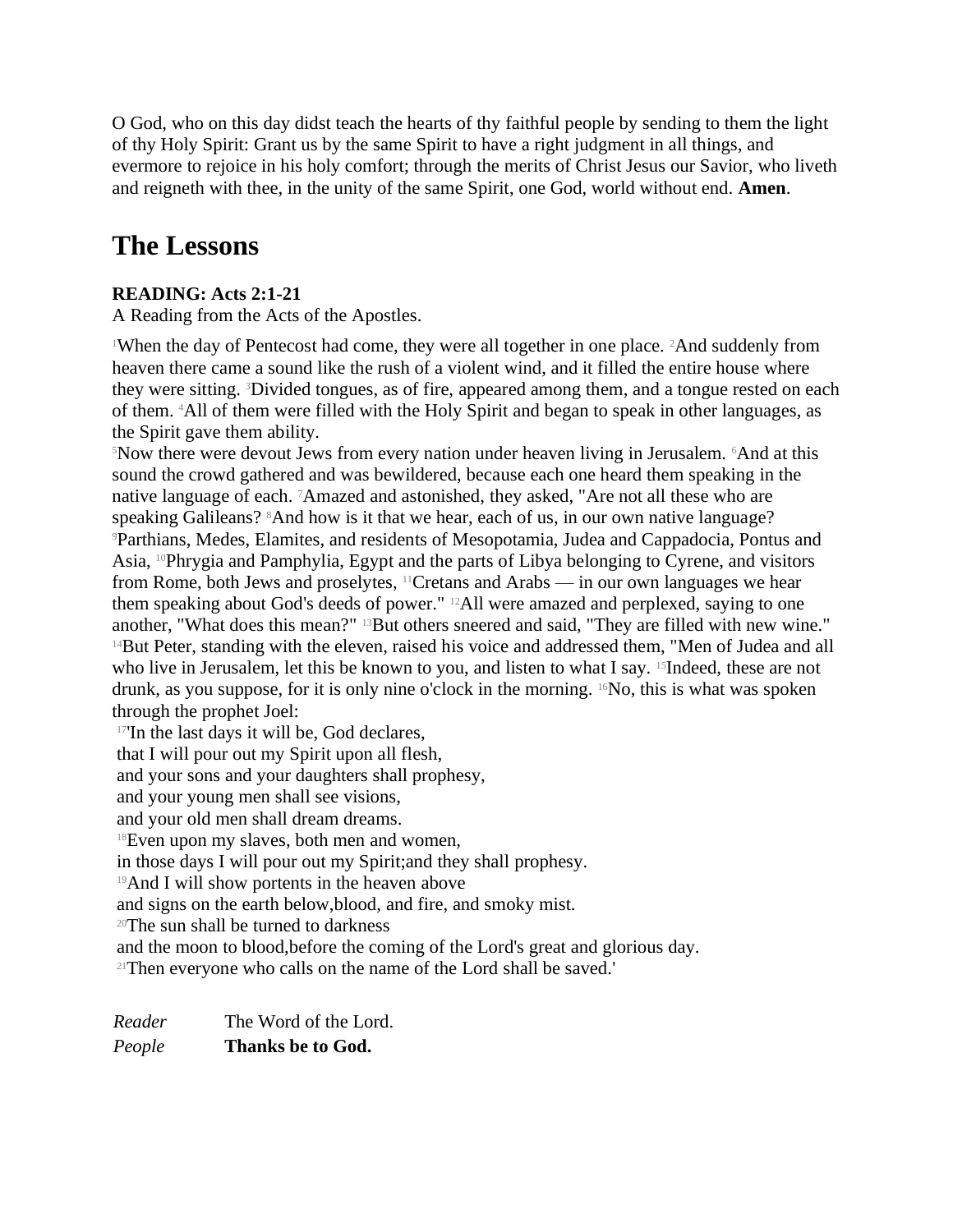**Psalm 104:25-35, 37** <sup>25</sup>O LORD, how manifold are your works! \* in wisdom you have made them all; the earth is full of your creatures. **<sup>26</sup>Yonder is the great and wide sea with its living things too many to number, \* creatures both small and great.** <sup>27</sup>There move the ships, and there is that Leviathan, \* which you have made for the sport of it. **<sup>28</sup>All of them look to you \* to give them their food in due season.** <sup>29</sup>You give it to them; they gather it:  $*$ you open your hand, and they are filled with good things. **<sup>30</sup>You hide your face, and they are terrified; \* you take away their breath, and they die and return to their dust.** <sup>31</sup>You send forth your Spirit, and they are created: \* and so you renew the face of the earth. **<sup>32</sup>May the glory of the LORD endure for ever; \* may the LORD rejoice in all his works.** <sup>33</sup>He looks at the earth and it trembles; \* he touches the mountains and they smoke. **<sup>34</sup>I will sing to the LORD as long as I live; \* I will praise my God while I have my being.** <sup>35</sup>May these words of mine please him; \* I will rejoice in the LORD. **<sup>37</sup>Bless the LORD, O my soul. \* Hallelujah!**

#### **GOSPEL: John 14:8-17 [25-27]**

The Holy Gospel of our Lord Jesus Christ according to John. *People* **Glory be to thee, O Lord.**

<sup>8</sup>Philip said to [Jesus,] "Lord, show us the Father, and we will be satisfied." <sup>9</sup>Jesus said to him, "Have I been with you all this time, Philip, and you still do not know me? Whoever has seen me has seen the Father. How can you say, 'Show us the Father'? <sup>10</sup>Do you not believe that I am in the Father and the Father is in me? The words that I say to you I do not speak on my own; but the Father who dwells in me does his works. <sup>11</sup>Believe me that I am in the Father and the Father is in me; but if you do not, then believe me because of the works themselves. 12Very truly, I tell you, the one who believes in me will also do the works that I do and, in fact, will do greater works than these, because I am going to the Father. 13I will do whatever you ask in my name, so that the Father may be glorified in the Son. <sup>14</sup>If in my name you ask me for anything, I will do it.

 $15$  T you love me, you will keep my commandments.  $16$ And I will ask the Father, and he will give you another Advocate, to be with you forever. 17This is the Spirit of truth, whom the world cannot receive, because it neither sees him nor knows him. You know him, because he abides with you, and he will be in you. [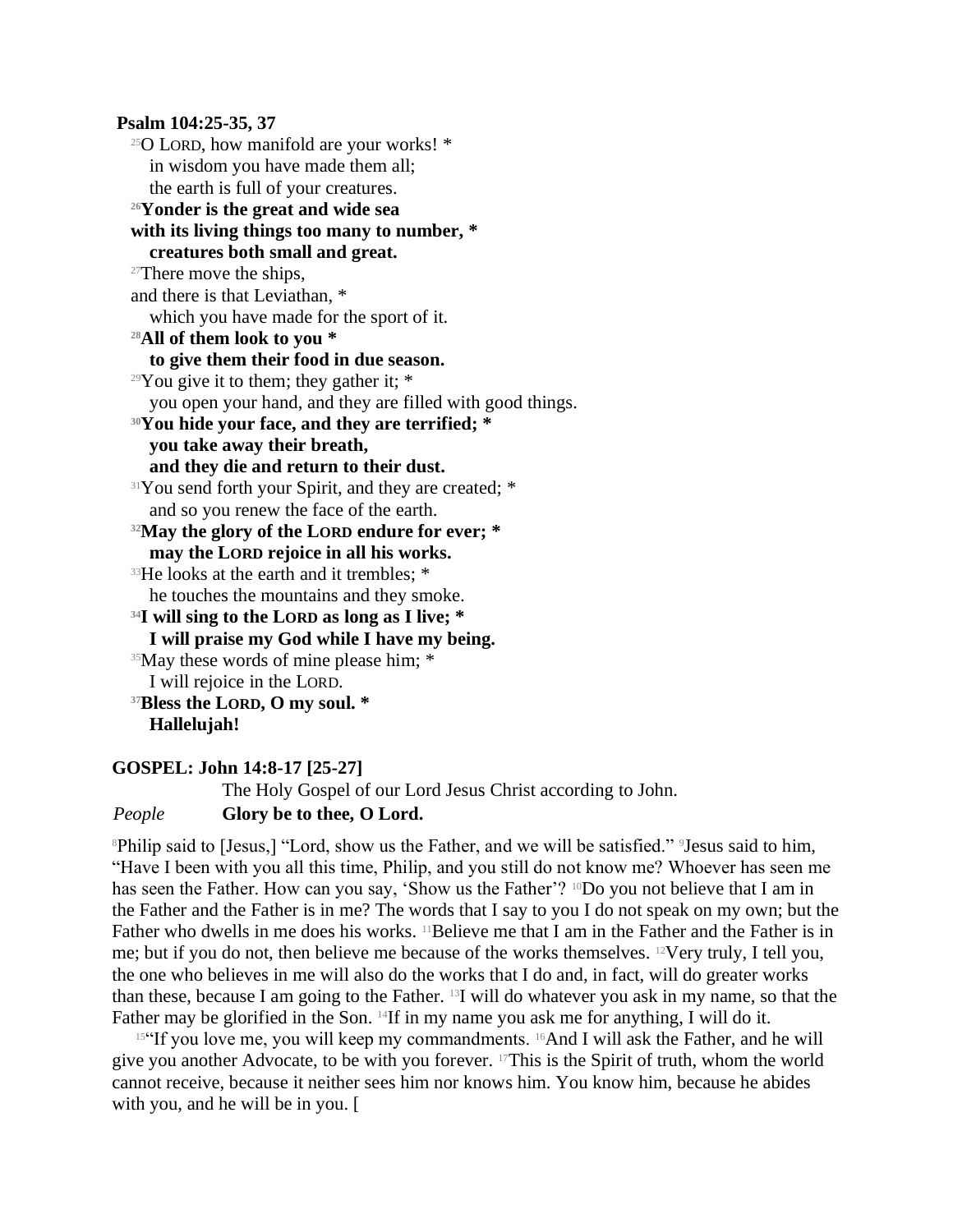<sup>2564</sup>I have said these things to you while I am still with you. <sup>26</sup>But the Advocate, the Holy Spirit, whom the Father will send in my name, will teach you everything, and remind you of all that I have said to you. <sup>27</sup>Peace I leave with you; my peace I give to you. I do not give to you as the world gives. Do not let your hearts be troubled, and do not let them be afraid."]

The Gospel of the Lord.

*People* **Praise be to thee, O Christ.**

#### **THE SERMON**

#### **THE CREED**

**We believe in one God, the Father, the Almighty, maker of heaven and earth, of all that is, seen and unseen. We believe in one Lord, Jesus Christ, the only Son of God, eternally begotten of the Father, God from God, Light from Light, true God from true God, begotten, not made, of one Being with the Father. Through him all things were made. For us and for our salvation he came down from heaven: by the power of the Holy Spirit he became incarnate from the Virgin Mary, and was made man. For our sake he was crucified under Pontius Pilate; he suffered death and was buried. On the third day he rose again in accordance with the Scriptures; he ascended into heaven and is seated at the right hand of the Father. He will come again in glory to judge the living and the dead, and his kingdom will have no end. We believe in the Holy Spirit, the Lord, the giver of life, who proceeds from the Father and the Son. With the Father and the Son he is worshiped and glorified. He has spoken through the Prophets. We believe in one holy catholic and apostolic Church. We acknowledge one baptism for the forgiveness of sins. We look for the resurrection of the dead, and the life of the world to come. Amen.**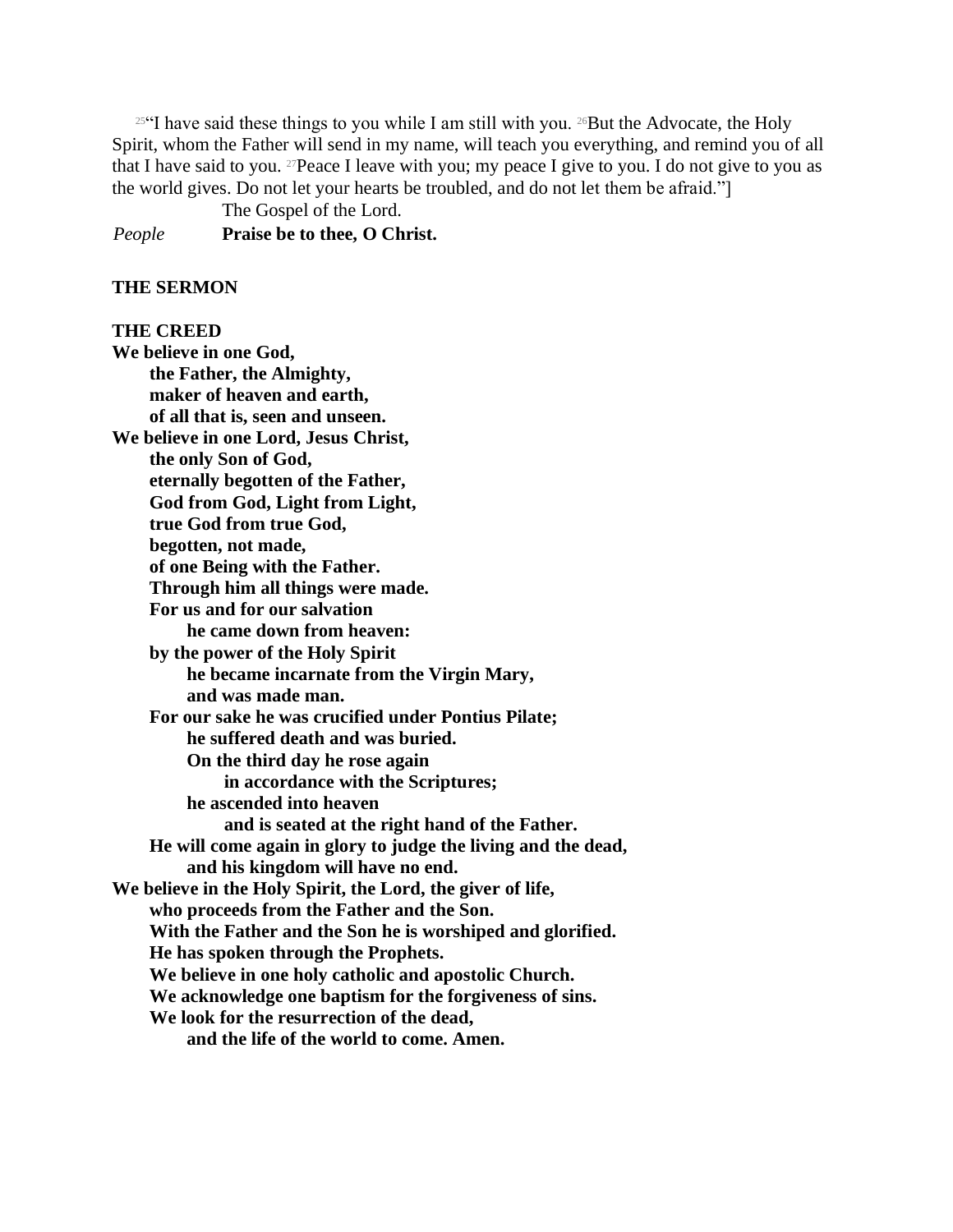#### **THE PRAYERS OF THE PEOPLE**

Let us pray for the whole state of Christ's Church and the world.

Almighty and everliving God, who in thy holy Word hast taught us to make prayers, and supplications, and to give thanks for all men: Receive these our prayers which we offer unto thy divine Majesty, beseeching thee to inspire continually the Universal Church with the spirit of truth, unity, and concord; and grant that all those who do confess thy holy Name may agree in the truth of thy holy Word, and live in unity and godly love.

Give grace, O heavenly Father, to all bishops and other ministers [especially \_\_\_\_\_\_\_\_\_\_\_\_\_], that they may, both by their life and doctrine, set forth thy true and lively Word, and rightly and duly administer thy holy Sacraments.

And to all thy people give thy heavenly grace, and especially to this congregation here present; that, with meek heart and due reverence, they may hear and receive thy holy Word, truly serving thee in holiness and righteousness all the days of their life.

We beseech thee also so to rule the hearts of those who bear the authority of government in this and every land [especially \_\_\_\_\_\_\_\_\_\_], that they may be led to wise decisions and right actions for the welfare and peace of the world.

Open, O Lord, the eyes of all people to behold thy gracious hand in all thy works, that, rejoicing in thy whole creation, they may honor thee with their substance, and be faithful stewards of thy bounty.

And we most humbly beseech thee, of thy goodness, O Lord, to comfort and succor and] all those who, in this transitory life, are in trouble, sorrow, need, sickness, or any other adversity.

And we also bless thy holy Name for all thy servants departed this life in thy faith and fear [especially \_\_\_\_\_\_\_\_\_\_], beseeching thee to grant them continual growth in thy love and service; and to grant us grace so to follow the good examples of [\_\_\_\_\_\_\_\_\_\_ and of] all thy saints, that with them we may be partakers of thy heavenly kingdom.

Grant these our prayers, O Father, for Jesus Christ's sake, our only Mediator and Advocate. **Amen***.*

### **CONFESSION OF SIN**

Let us humbly confess our sins unto Almighty God.

**Almighty God, Father of our Lord Jesus Christ, maker of all things, judge of all men: We acknowledge and bewail our manifold sins and wickedness, which we from time to time most grievously have committed, by thought, word, and deed, against thy divine Majesty, provoking most justly thy wrath and indignation against us. We do earnestly repent, and are heartily sorry for these our misdoings; the remembrance of them is grievous unto us,**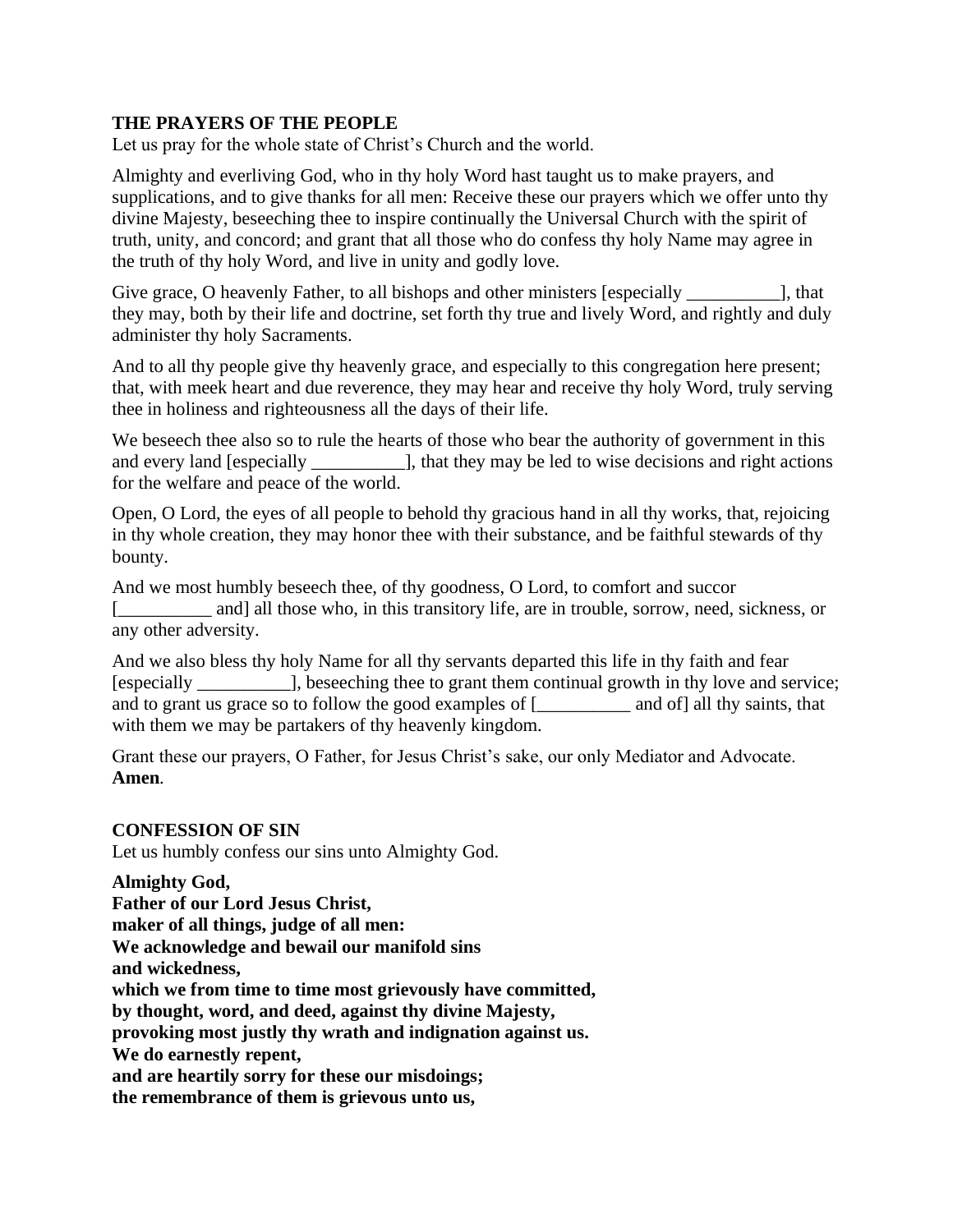**the burden of them is intolerable. Have mercy upon us, have mercy upon us, most merciful Father; for thy Son our Lord Jesus Christ's sake, forgive us all that is past; and grant that we may ever hereafter serve and please thee in newness of life, to the honor and glory of thy Name; through Jesus Christ our Lord. Amen.**

Almighty God, our heavenly Father, who of his great mercy hath promised forgiveness of sins to all those who with hearty repentance and true faith turn unto him, have mercy upon you, pardon and deliver you from all your sins, confirm and strengthen you in all goodness, and bring you to everlasting life; through Jesus Christ our Lord. **Amen***.*

## **THE COMFORTABLE WORDS**

#### **THE PEACE**

*Celebrant* The peace of the Lord be always with you. *People* **And with thy spirit.**

# The Holy Communion

### **OFFERTORY SENTENCE**

#### **OFFERTORY MUSIC** *Breathe on me, Breath of God (Nova Vita)* **(H 508)**

Breathe on me, Breath of God, fill me with life anew, that I may love what thou dost love, and do what thou wouldst do.

Breathe on me, Breath of God, until my heart is pure, until with thee I will one will, to do or to endure.

Breathe on me, Breath of God, till I am wholly thine, till all this earthly part of me glows with thy fire divine.

Breathe on me, Breath of God, so shall I never die; but live with thee the perfect life of thine eternity.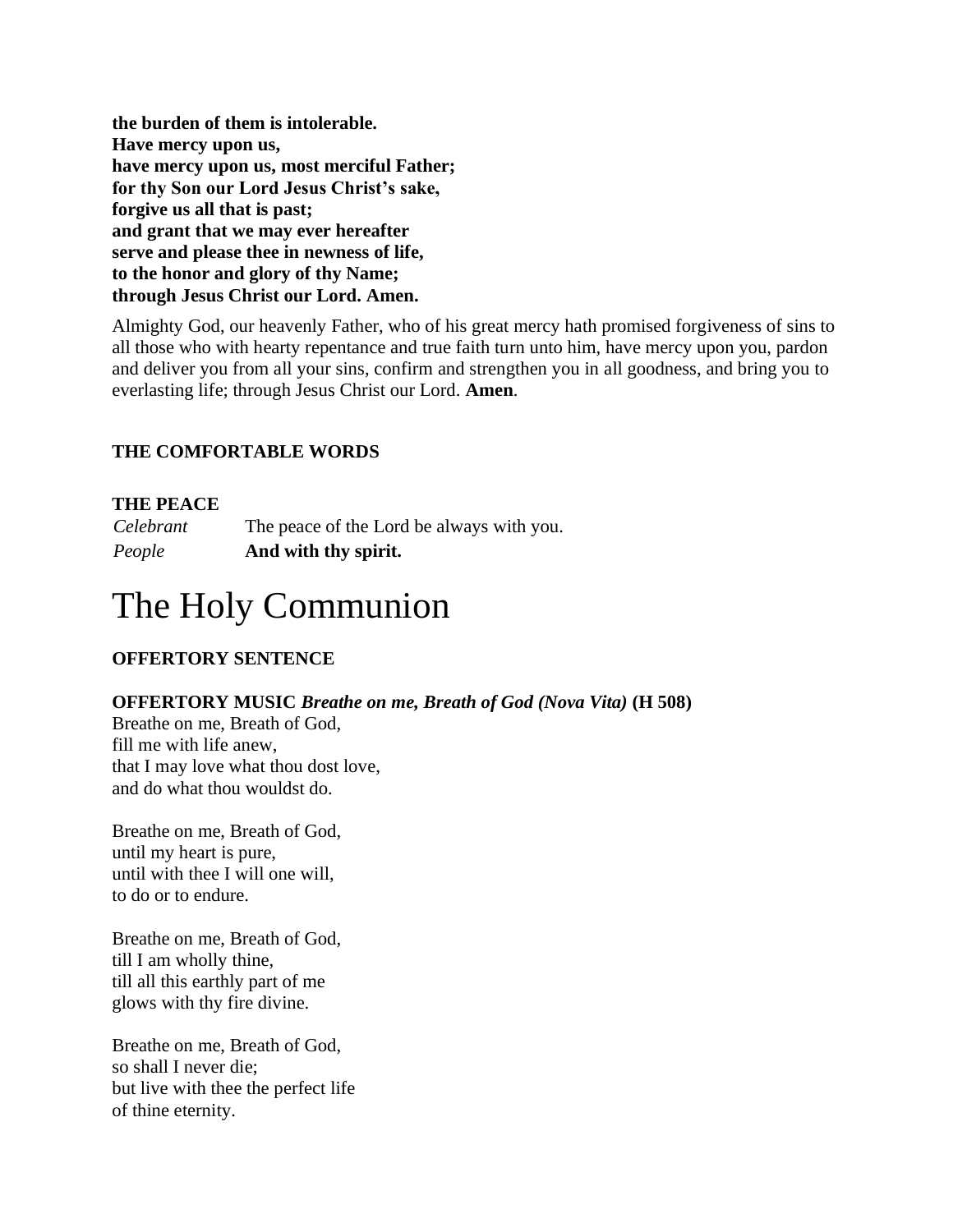| Celebrant | The Lord be with you.                   |
|-----------|-----------------------------------------|
| People    | And with thy spirit.                    |
| Celebrant | Lift up your hearts.                    |
| People    | We lift them up unto the Lord.          |
| Celebrant | Let us give thanks to the Lord our God. |
| People    | It is meet and right so to do.          |

It is very meet, right, and our bounden duty, that we should at all times, and in all places, give thanks unto thee, O Lord, holy Father, almighty, everlasting God.

Through Jesus Christ our Lord; according to whose true promise the Holy Ghost came down from heaven, lighting upon the disciples, to teach them and to lead them into all truth; uniting peoples of many tongues in the confession of one faith, and giving to thy Church the power to serve thee as a royal priesthood, and to preach the Gospel to all nations.

Therefore with Angels and Archangels, and with all the company of heaven, we laud and magnify thy glorious Name; evermore praising thee, and saying,

**Holy, holy, holy, Lord God of Hosts: Heaven and earth are full of thy glory. Glory be to thee, O Lord Most High. Blessed is he that cometh in the name of the Lord. Hosanna in the highest**.

All glory be to thee, O Lord our God, for that thou didst create heaven and earth, and didst make us in thine own image; and, of thy tender mercy, didst give thine only Son Jesus Christ to take our nature upon him, and to suffer death upon the cross for our redemption. He made there a full and perfect sacrifice for the whole world; and did institute, and in his holy Gospel command us to continue, a perpetual memory of that his precious death and sacrifice, until his coming again.

For in the night in which he was betrayed, he took bread; and when he had given thanks to thee, he broke it, and gave it to his disciples, saying, "Take, eat, this is my Body, which is given for you. Do this in remembrance of me."

Likewise, after supper, he took the cup; and when he had given thanks, he gave it to them, saying, "Drink this, all of you; for this is my Blood of the New Covenant, which is shed for you, and for many, for the remission of sins. Do this, as oft as ye shall drink it, in remembrance of me."

Wherefore, O Lord and heavenly Father, we thy people do celebrate and make, with these thy holy gifts which we now offer unto thee, the memorial thy Son hath commanded us to make; having in remembrance his blessed passion and precious death, his mighty resurrection and glorious ascension; and looking for his coming again with power and great glory.

And we most humbly beseech thee, O merciful Father, to hear us, and, with thy Word and Holy Spirit, to bless and sanctify these gifts of bread and wine, that they may be unto us the Body and Blood of thy dearly-beloved Son Jesus Christ.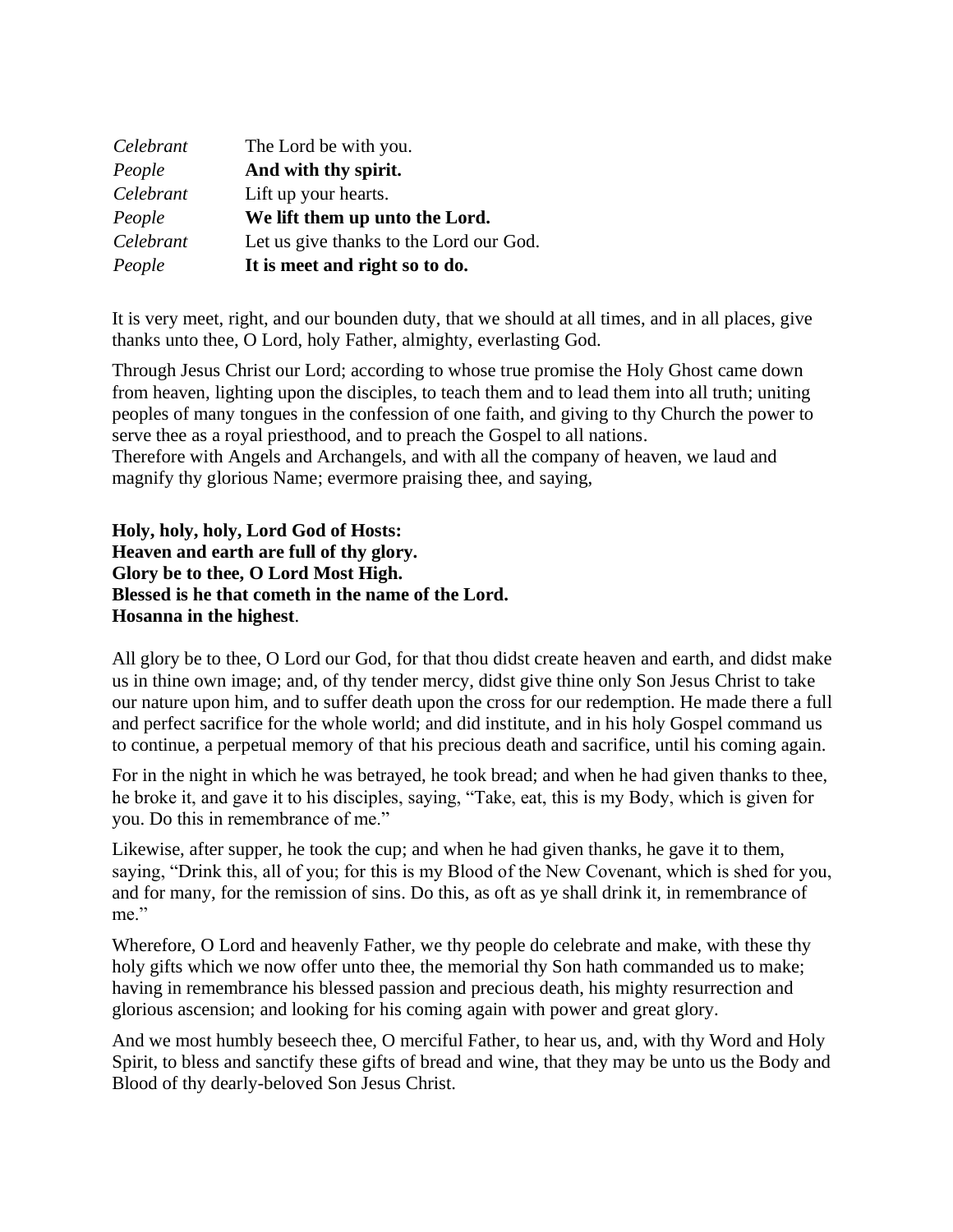And we earnestly desire thy fatherly goodness to accept this our sacrifice of praise and thanksgiving, whereby we offer and present unto thee, O Lord, our selves, our souls and bodies. Grant, we beseech thee, that all who partake of this Holy Communion may worthily receive the most precious Body and Blood of thy Son Jesus Christ, and be filled with thy grace and heavenly benediction; and also that we and all thy whole Church may be made one body with him, that he may dwell in us, and we in him; through the same Jesus Christ our Lord;

By whom, and with whom, and in whom, in the unity of the Holy Ghost all honor and glory be unto thee, O Father Almighty, world without end. **AMEN***.*

#### **THE LORD'S PRAYER**

And now, as our Savior Christ hath taught us, we are bold to say,

**Our Father, who art in heaven, hallowed be thy Name, thy kingdom come, thy will be done, on earth as it is in heaven. Give us this day our daily bread. And forgive us our trespasses, as we forgive those who trespass against us. And lead us not into temptation, but deliver us from evil. For thine is the kingdom, and the power, and the glory, forever and ever. Amen.**

## **The Breaking of the Bread**

Lamb of God, you take away the sins of the world: **have mercy on us.** Lamb of God, you take away the sins of the world: **have mercy on us.** Lamb of God, you take away the sins of the world: **grant us peace.**

**We do not presume to come to this thy Table, O merciful Lord, trusting in our own righteousness, but in thy manifold and great mercies. We are not worthy so much as to gather up the crumbs under thy Table. But thou art the same Lord whose property is always to have mercy. Grant us therefore, gracious Lord, so to eat the flesh of thy dear Son Jesus Christ, and to drink his blood, that we may evermore dwell in him, and he in us. Amen.**

**INVITATION TO COMMUNION**

**DISTRIBUTION OF COMMUNION**

**COMMUNION MUSIC INSTRUMENTAL**